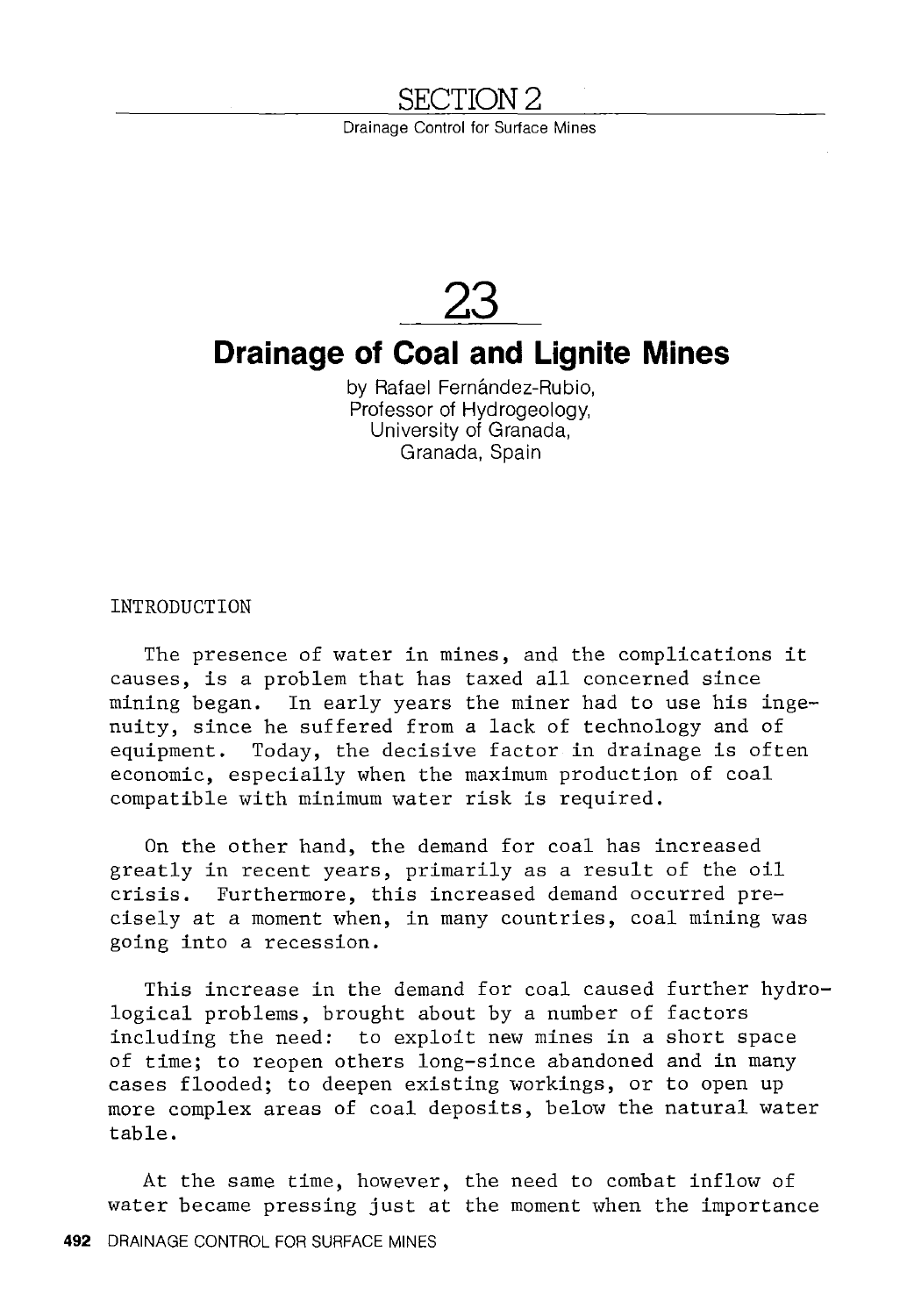of the preservation of the environment became a vital public issue. Any drainage process in mines inevitably affects the environment, since it reduces the yield of existing springs and produces waste water that is often polluted.

Thus the influence of mining on existing groundwater systems, the immense amount of water needed to operate the installations used to treat the coal, and the large quantities of residual water that such treatment produces--all are factors intrinsic to coal exploitation and so such mining plays a special part in questions of water economy.

Therefore, there are great risks involved in dealing with a broad and at the same time complex subject such as drainage in coal and lignite mines. I am fully aware of these dangers and I know that this is a task, not for one specialist, but for a full team of highly qualified experts. I would therefore like to point out that this chapter aims merely to present a general survey of the problem--including a presentation of the methodology of the most commonly used drainage systems--based on direct personal knowledge or on evidence gained from the bibliography I have consulted.

It should be made quite clear from the start that, despite frequent claims to the contrary, there is an extremely wideranging body of written work on the problem of water in mining, and within this bibliography by far the largest section is that dealing with coal mining (1). The difficulty is to cope adequately with the great dispersion of the worldwide bibliography which, until the SIAMOS Congress (2), had never been collected in one monograph.

The reader interested in these subjects will find further information in the bibliography provided at the end of this chapter. It will enable him to study in greater detail certain aspects of the problem that cannot be treated adequately in a general discussion.

## FACTORS DETERMINING DRAINAGE

## Lithological Factors

The problems caused by water in coal mines are extremely diverse, depending on such factors as the nature of the surrounding rocks, the existence or absence of waterproofing in the hanging wall, the degree of fracturing in the enclosing rocks, and certainly the anisotropy caused by mining (3).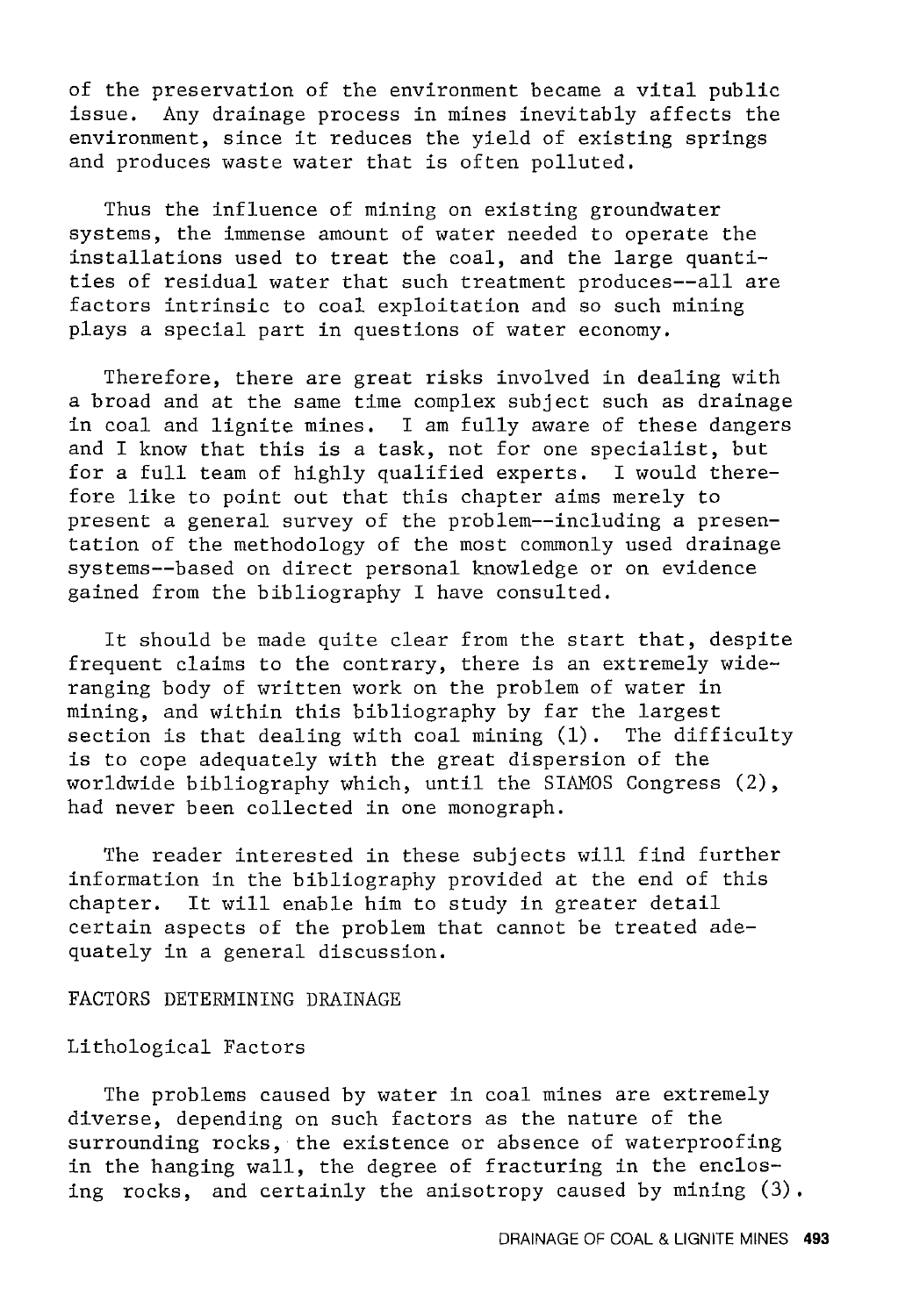We can roughly distinguish three main types of mining, arranging them according to the hydrogeological problems they originate:

- 1) Mining carried out in areas of nonconsolidated detritic materials with the associated problems of a possible inrush of water carrying mud and sand, or of subsidence and interconnection of the aquifers.
- 2) Mining in consolidated and fractured materials, where the water finds its own channels according to these structural discontinuities, and particularly in the tension fractures, which can form a connection between aquifers in the same system.
- 3) Mining in karstic areas where the water channels are closely related to solution processes, which in turn can determine the direction of flow  $(4,5)$ .

We should add the following to these three groups, since they cause similar problems:

- 4) Mining in nonconsolidated materials, of whatever origin, insofar as water affects geotechnical behavior.
- 5) Mining in cemented detritic formations that can initiate aquifers through porosity, which in general behave isotropically.

I should point out here, however, that though we have differentiated five basic types of hydrogeological systems, according to lithology, we can of course find complex systems--a mixture of two or more of the above--and especially multilayer systems, where the aquifers are to be found between semipermeable materials.

## Structural Factors

In all cases structural features play a vital role as far as water flow is concerned, since we have seen in a great number of cases that water inflow takes place primarily along structural discontinuities, such as faults and the fractures related to them (6), and especially in tension fractures. For example, the studies carried out in Dorog Mine (Hungary) demonstrated that 80% of the water inflow took place at faults; 16% in areas of fractures; and in only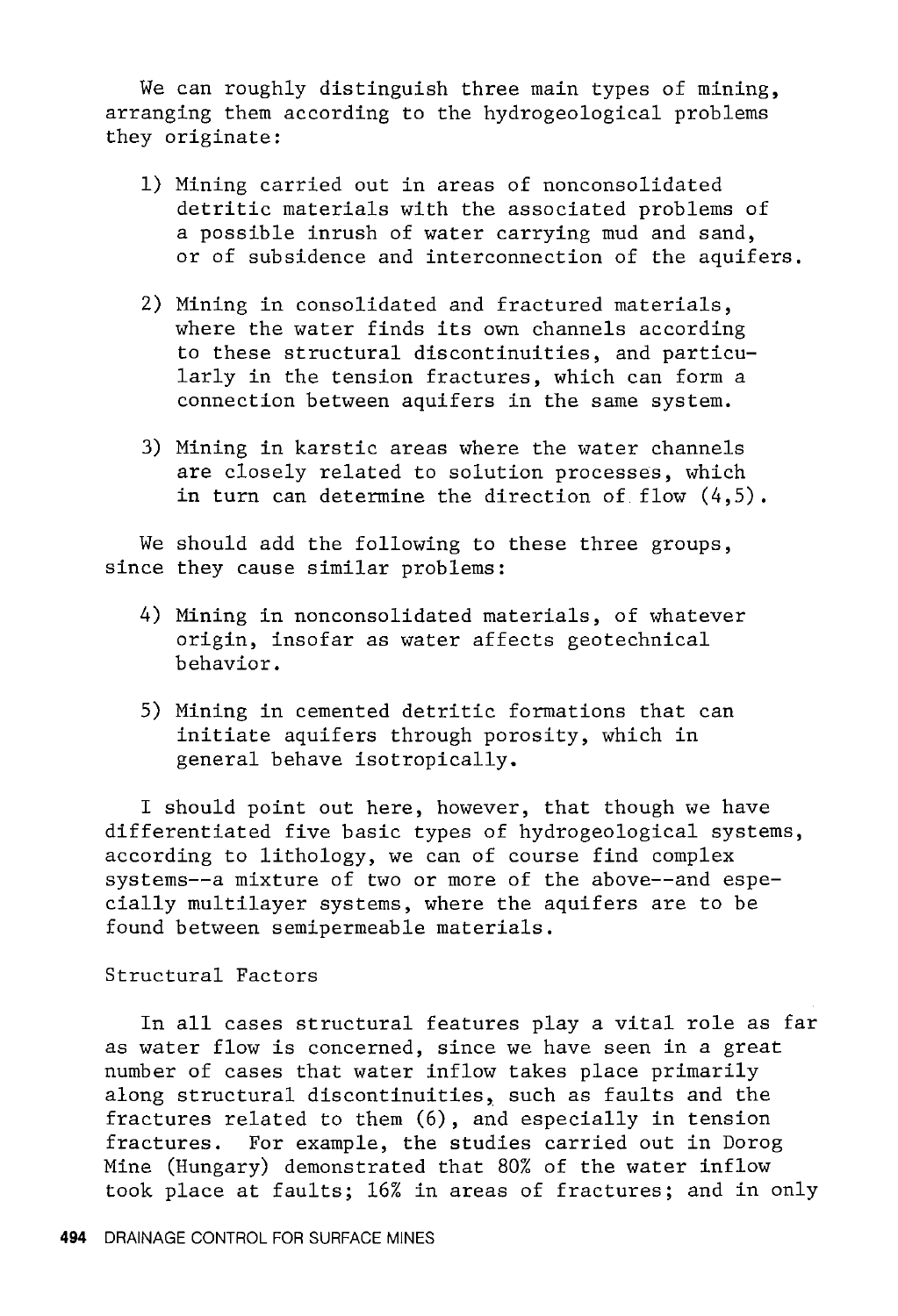4% was it impossible to establish the role played by tectonic factors (7). Thus we can see that a structural geological study is always necessary.

The flow of water toward mining works can take place downward from higher aquifers, or upward from captive underlying aquifers (8), or it can take place sideways in structural discontinuities. It is obvious that drainage systems are determined by the characteristics of this water flow.

## Hydrological Factors

The waters that flow into a mine, and must therefore be drained off, are generally fed from the rainfall, or from rivers; and in these cases a "delay" may be observed, which may be for a greater or smaller period according to the hydrodynamic characteristics of the hanging wall and surface. This means that it may be necessary at times to drain very high water inflows, far above the average yield.

## Hydrogeological Factors

The obvious need for adequate protection against, and subsequent drainage of, water inrushes necessitates in turn a close examination of the characteristics of the aquifer systems; especially of: the speed and direction of the water flow; the connection between the source area and the discharge area; the placing of any depressions or hollows; the barrier in the system that forms obstacles to the water flow, and so on.

## Anthropic Factors

Finally, it is important to emphasize the significance of the human element, since a mine in itself forms an obvious conduit for the transference and flow of water; and to this must be added the question of the overall capacity of the<br>working. This is particularly important when there are This is particularly important when there are abandoned flooded mines near the mines still being worked and also in the rainy season, especially when the workings are relatively shallow (9).

In this respect, the systems of mine working, which are of many types, certainly determine the importance and effect of water, as well as the drainage possibilities.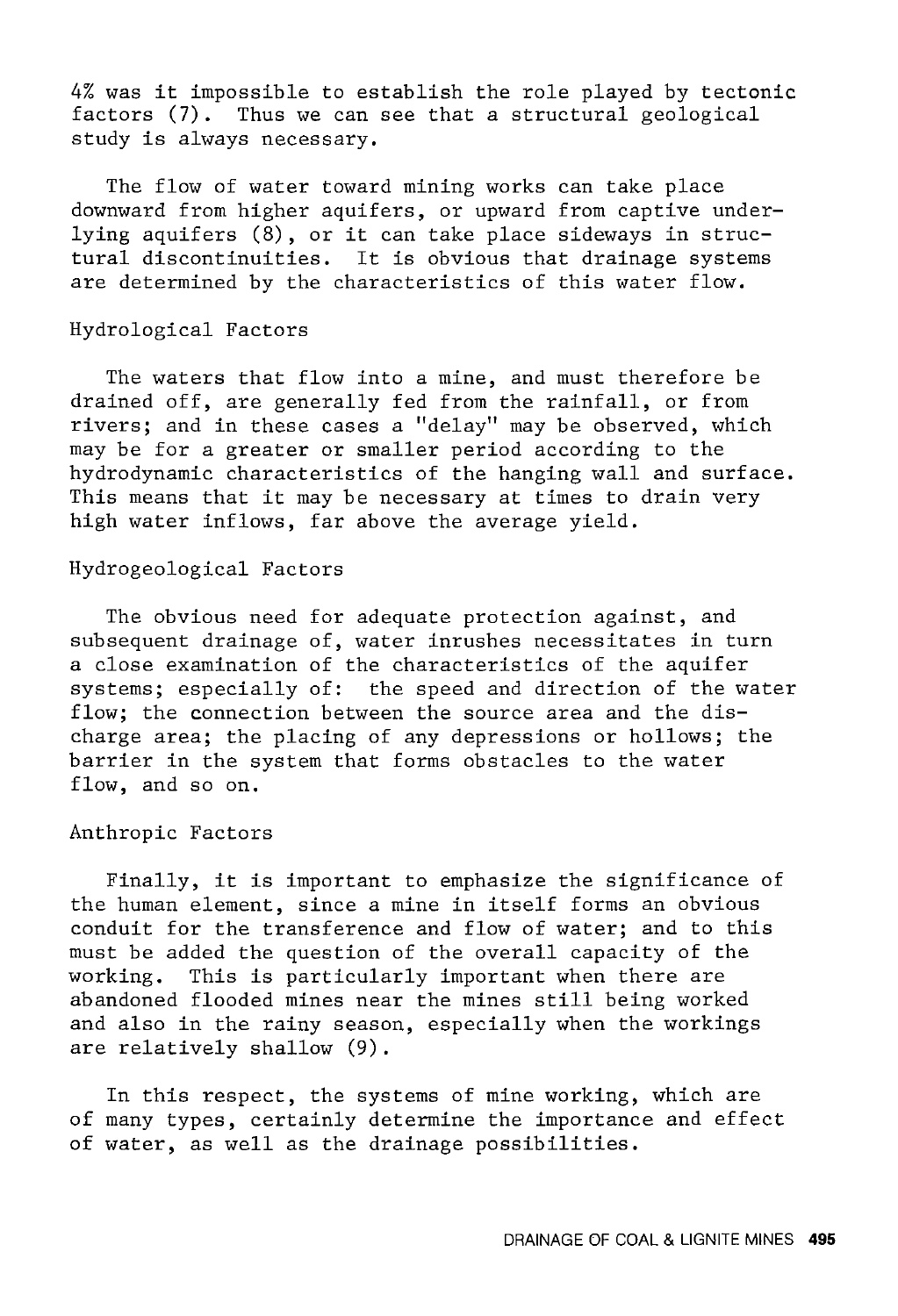On the other hand, when a mine is no longer worked it can pose a threat to active workings which will then have to bear the increased cost of drainage (10). The problems due to the closeness of old underground or open workings, or to the existence of underground aquifers (11), also occur when mines are closed down and subsequently used for storing water underground (12). Sudden inflow of water to underground workings can produce extremely dangerous situations, especially since such inrushes are sometimes accompanied by quantities of mud and sand, which can rapidly erode the rocks enclosing the working and can bring about collapse (13,14).

This influx of mud can originate in nonconsolidated materials or in the fillings of old mines, or in settling basins on the surface (15).

The drillholes, and sometimes abandoned gas or oil boreholes, which cross coal deposits are also a potential menace, because of the possible inflow of water into the mine workings.

Given all these factors, then, it is frequently necessary to take water out of mine workings in quantities even greater than those of the coal that is mined (16), and we find workings with a very high flooding coefficient (17).

As examples of what we have stated above, we can consider the following: for instance, the drainage in the coal mines of Upper Silesia (Poland), where more than 10 cubic meters per second of water is pumped; or the inrush of water in the Julia Mine in Czechoslovakia, together with 250 grams per liter of very fine sand, which took more than a month to bring under control (18). A series of accidents in collieries in England, which had a significant effect on the laws governing the measures necessary to prevent such accidents, have been described (11,19). In Great Britain the nationalization of the coal mines has led to a detailed governmentfinanced study of the drainage systems of old mine workings.

Very detailed studies have also been carried out in the Sokolov Basin in Czechoslovakia, where the lignite workings of the Antonin Coal Field have affected the famous hot springs of Karlovy Vary, producing a drop in the water flow at the same time as the inflow of water into the mines. Again, the drainage of the Joseph Seam caused a gradual reduction in the flow of the springs. These were later restored to their full yield after the mines were flooded (20).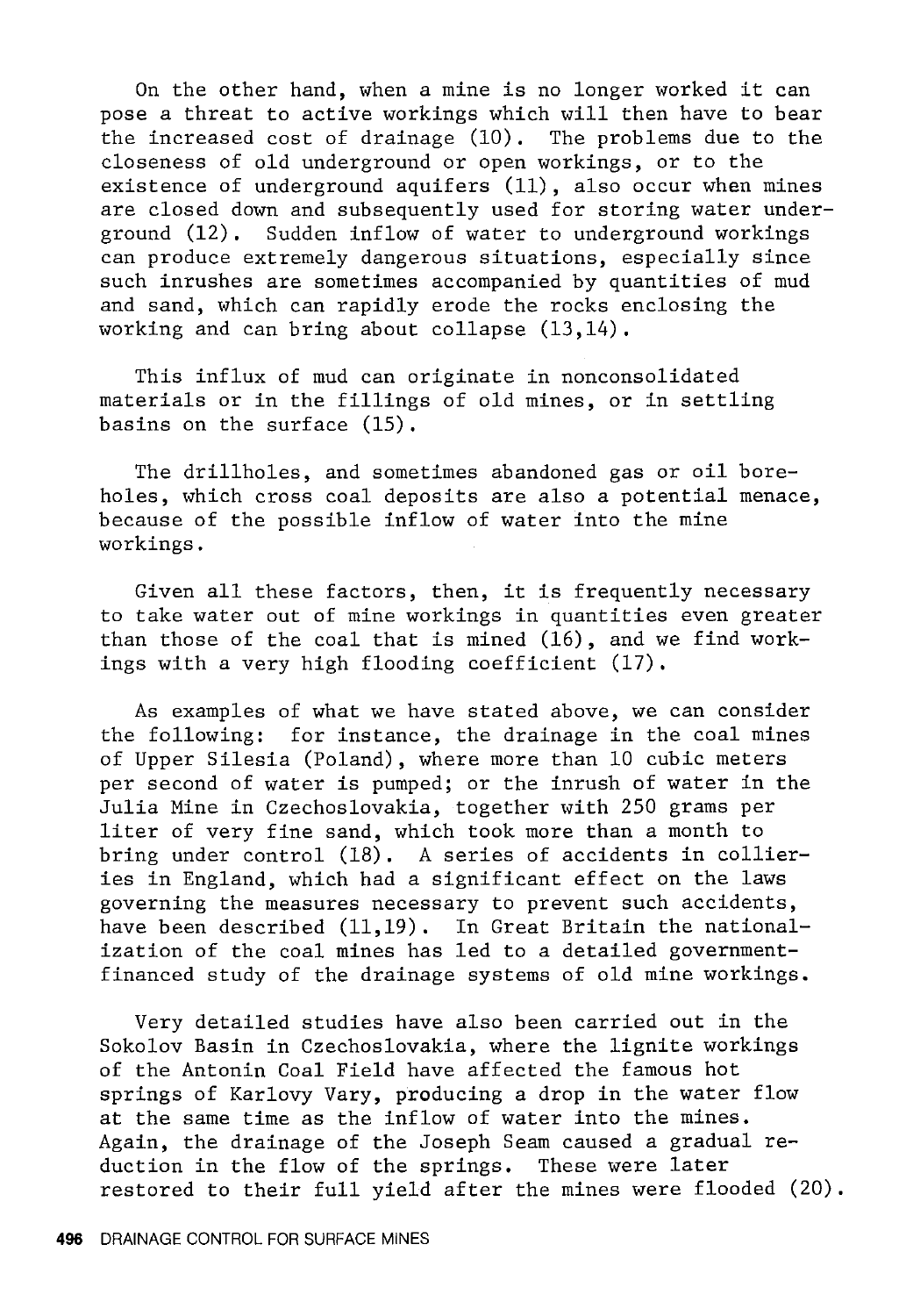In this case, the water inrushes took place along fault lines and the effect could have been the result of a loss of gas  $(CO<sub>2</sub>)$  in the water, or of a drop in the level due to longterm pumping.

In view of this, it seems that there is a clear need to carry out more detailed studies, especially in those deposits where we can foresee flooding problems. These studies should allow us to collect the maximum amount of information on technical and practical aspects of possible protective measures, within the context of the relevant geological processes and of the action of the miner himself; all of these factors determine the movement of the water.

## DRAINAGE PLANNING

## Basic Considerations

In general, it is impossible to work below the piezometric level unless there is a protective layer, or unless suitable techniques are used to prevent water from entering the mine workings.

Therefore, the most important task of the hydrogeologist with regard to mining is to calculate, if at all possible, the probabilities of water inflow and to draw up preventive measures, based on a detailed study of the situation, using<br>all the technology available to applied hydrogeology. The all the technology available to applied hydrogeology. purpose of this study is to set up the appropriate drainage system, according to the local hydrodynamic characteristics and geometry.

The fight against water is as old as mining itself; therefore, to combat possible water inrushes, coal mining has developed an advanced technology, which is adjusted to<br>the particular circumstances of every specific case. This the particular circumstances of every specific case. technology has been recorded in detail by several specialists (21). The aim of this highly developed technology is to foresee inrushes of water and to take protective measures, especially in cases of violent inflow which can have catastrophic consequences.

The methods to be employed are generally closely related to local conditions and can be classified according to the effects they have on the environment and on the length of time needed for their implementation. However, it is more usual to classify them according to whether they are defensive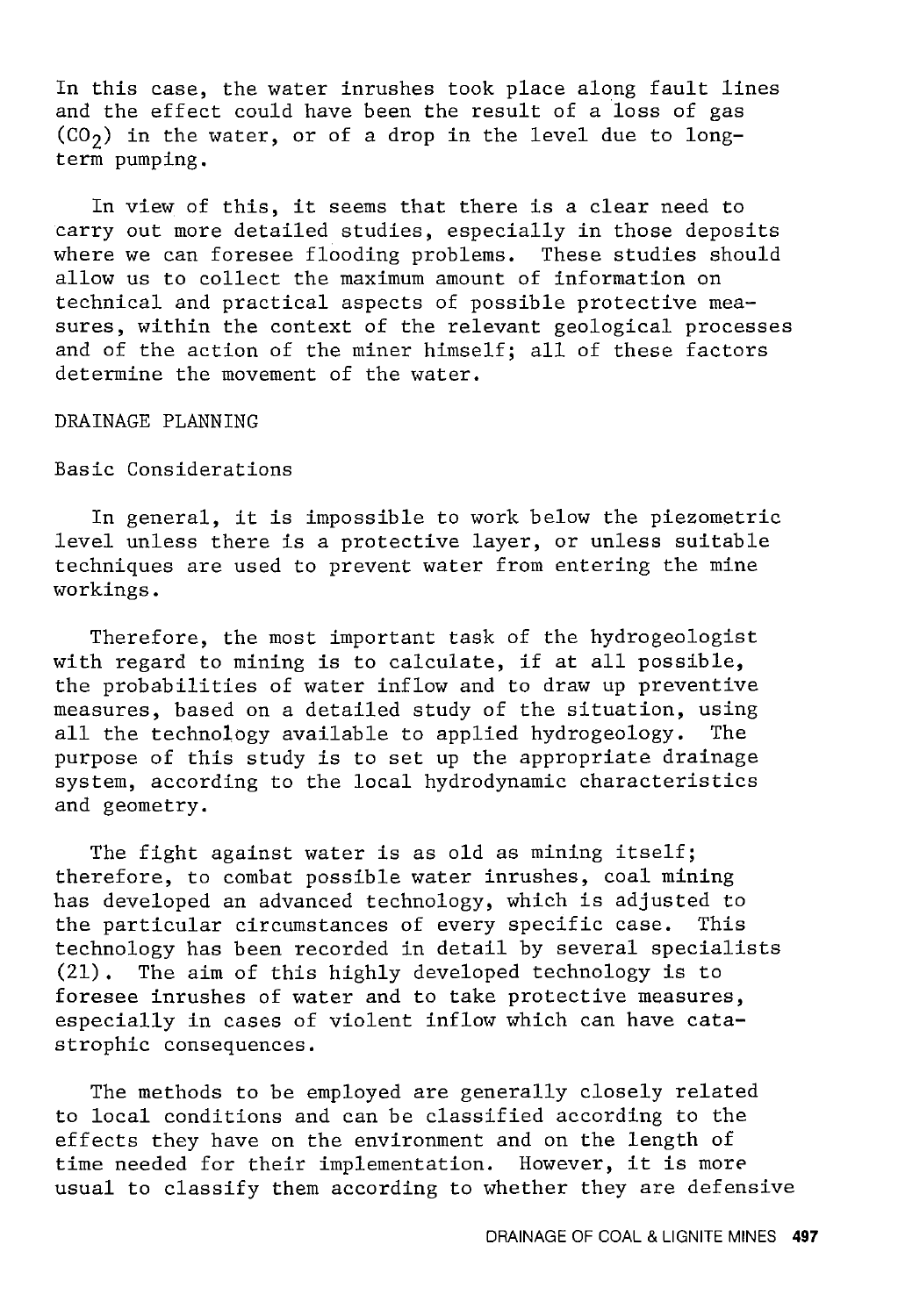or offensive, that is, whether they are restricted to control or elimination of water inflow once it has occurred, reducing the damage to a minimum, or whether, on the other hand, they lead to a systematic protective action against water.

In general we distinguish between prevention and passive and active protection. We should also add the aspect defined as instantaneous protection (22).

### Prevention

Preventive methods aim to prevent or delay water inflows; or to reduce their intensity. For these preventive measures to be effective, the following conditions must be fulfilled: nontectonic formations must be present, together with an impervious layer of adequate specific thickness.

In important structural discontinuities, it is necessary to leave isolating protective pillars.

### Passive Protection

The oldest method of protection is the so-called passive method. This is the attempt to evacuate the water that has infiltrated the mine by means of pumping (generally progressively increasing in volume), or by closing off the flooded area, or again by sealing off the fractures through which the water has entered. The fact that this method is old does not mean that it is not used at present.

On the basis of this passive protection, it is possible to plan mining works with a predetermined safety level, which directly affects the preparation costs. We must nevertheless bear in mind that, in the event of a water inrush, these technical points of view must take second place to the risk of danger to human lives--naturally, an aspect that cannot be taken into account in economic or mathematical calculations.

The hydrogeological survey of the coalfield and its environment should provide concrete information, allowing us to judge the degree of danger from possible inflows. The aim is to prevent those inflows that can have catastrophic results, and to do this by means of an adequately planned protective system.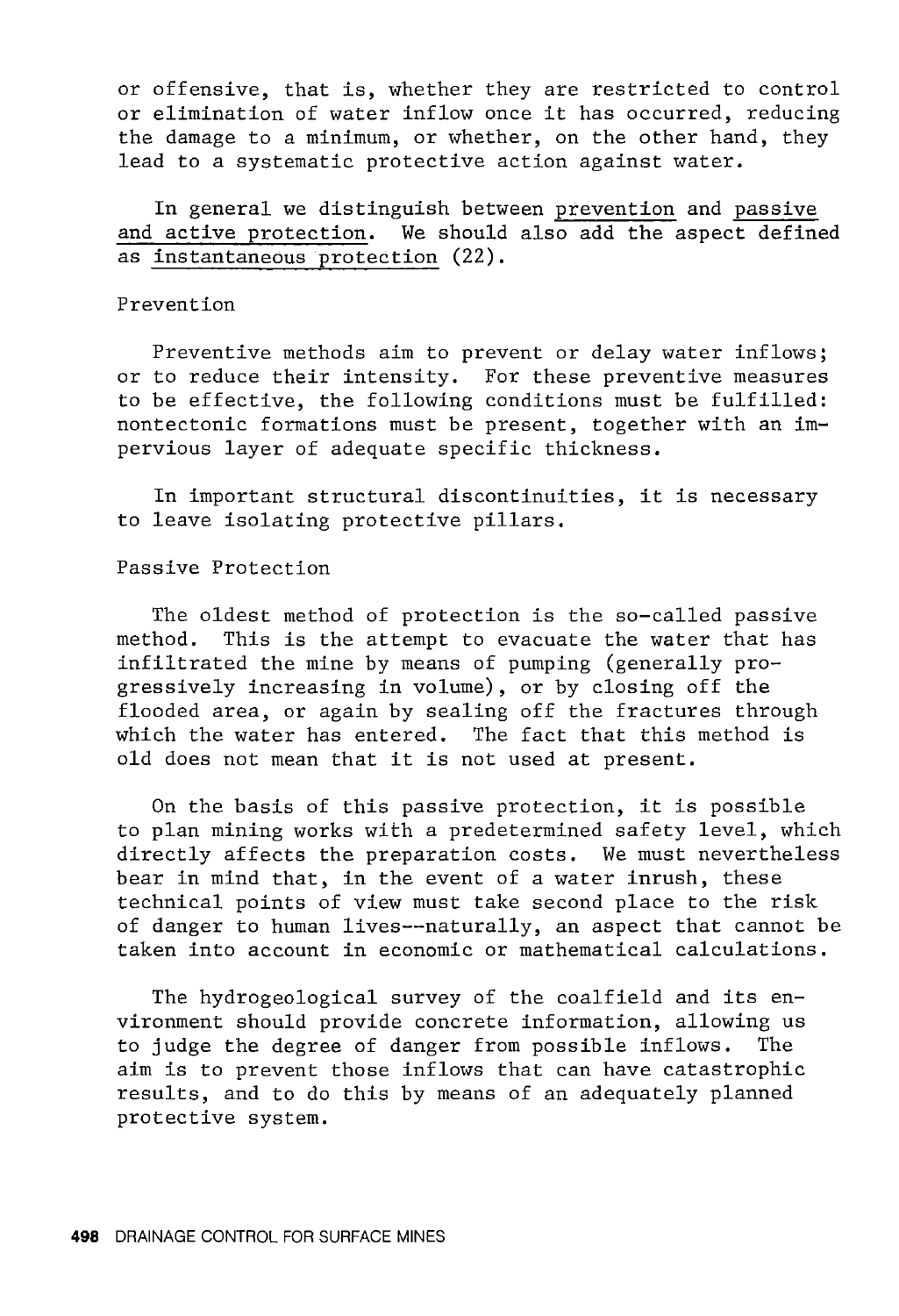#### Active Protection

The active protection system is based on an attempt to influence the piezometric level in the surroundings of the mine in such a way that the workings are not threatened by any water inflow.

In general, the technique is to reduce the water pressure by means of pumping from wells. This technique is especially effective in tectonic or karstified zones, or in deposits with no protective layer or one that has limited influence.

Owing to the fact that the volume of water to be drained is considerable, it is necessary to prepare active protection systems some time ahead; they should also be continued while the mine is being worked, which means that they are particularly costly, especially if we take into account the extent of the area that has to be protected and the costs of maintaining the system.

The active protection system also has a considerable and quite long-lasting effect on the hydrological balance. Thus there comes about a regional influence on the hydrological surroundings that can cause environmental disturbances- which at the present time are of great public concern. For this reason the use of this method of protection must be very carefully planned.

### Instantaneous Protection

There is a constant drive to implement new protective methods that will incorporate the advantages of the methods previously described while avoiding their disadvantages. Kapolyi, for example, has described a method that he calls "instantaneous" (22). This method does not attempt to eliminate the water by means of regional drainage, but rather by means of a partial reduction in pressure, effected by local drainage works in the area immediately surrounding the mine works. In this case, the volume of water to be drained is considerably less than that involved in the active protection method; at the same time, the water inflows are not so intense as those that can occur in a system of passive pro-The volume of water drained and the changes that have to be made in the aquifers are also less significant. According to this method, the preventive work needed to raise the water, and to reduce water pressure, is carried out in the area of the mine, with no delay.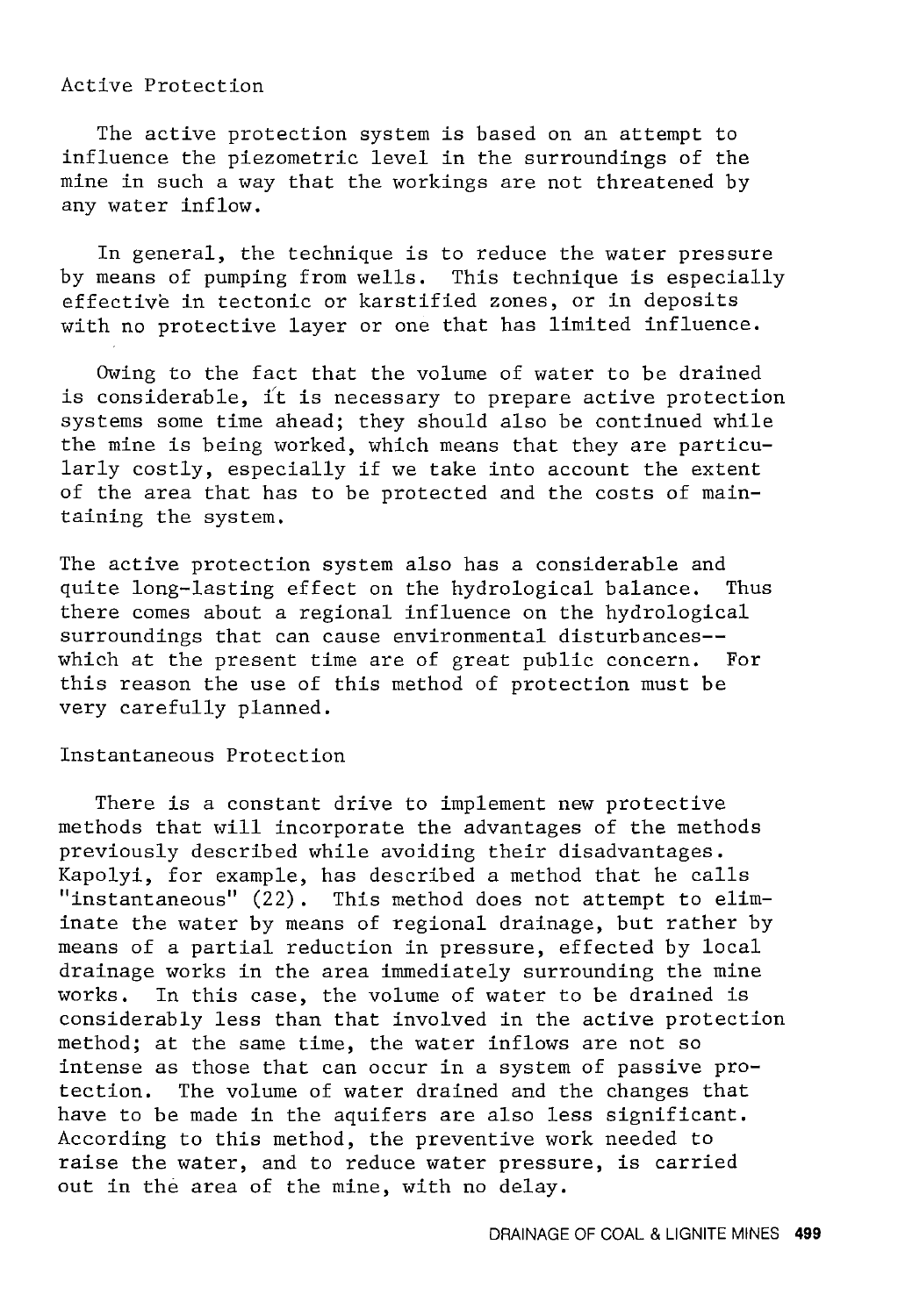Instantaneous protection offers the possibility.of using the changes in the state of the lithological materials as a factor that can impede the transport of liquids, since the size of interstices in the rock and the corresponding possibilities of water flow clearly depend on the mechanical state of the rock. It is well known that as regards the state of pressure of liquids in situ some strata are porous, but as the water pressure is reduced, so is the porosity. It is even more obvious that impervious rocks become pervious and water-carrying as a result of fracturing. So we have to take into account the correlation existing between these two means, as regards the state of the rock as well as that of the water, since the degree of porosity and water conductivity govern the existence and movement of fluids. As these factors vary with time, we should consider them as stochastic processes.

Comparison of the Various Methods

In order to make a comparison between the various methods as to their effectiveness in affording protection against water, Kapolyi undertakes a theoretical study, though with a practical slant, of all the essential factors that can be involved in the problem. He does this in such a way that his method of calculation can be applied to a specific model.

Starting from the establishment of a mathematical model, he develops a numerical analysis that allows him to study the volume of water that enters mining works protected by:

- a) the passive protection method;
- b) the active method with a lowering in the piezometric level;
- c) the instantaneous protection method.

He reaches the conclusion that the costs of the various protection methods depend on the infiltration factor; this presumably means that there is an optimum situation for the application of each of the three systems respectively.

The planning of work by the instantaneous method, and its implementation, clearly gives rise to problems that are much more complex than those posed by the active or passive methods. For the passive method, it is necessary to know only the immediate surroundings; and for the active method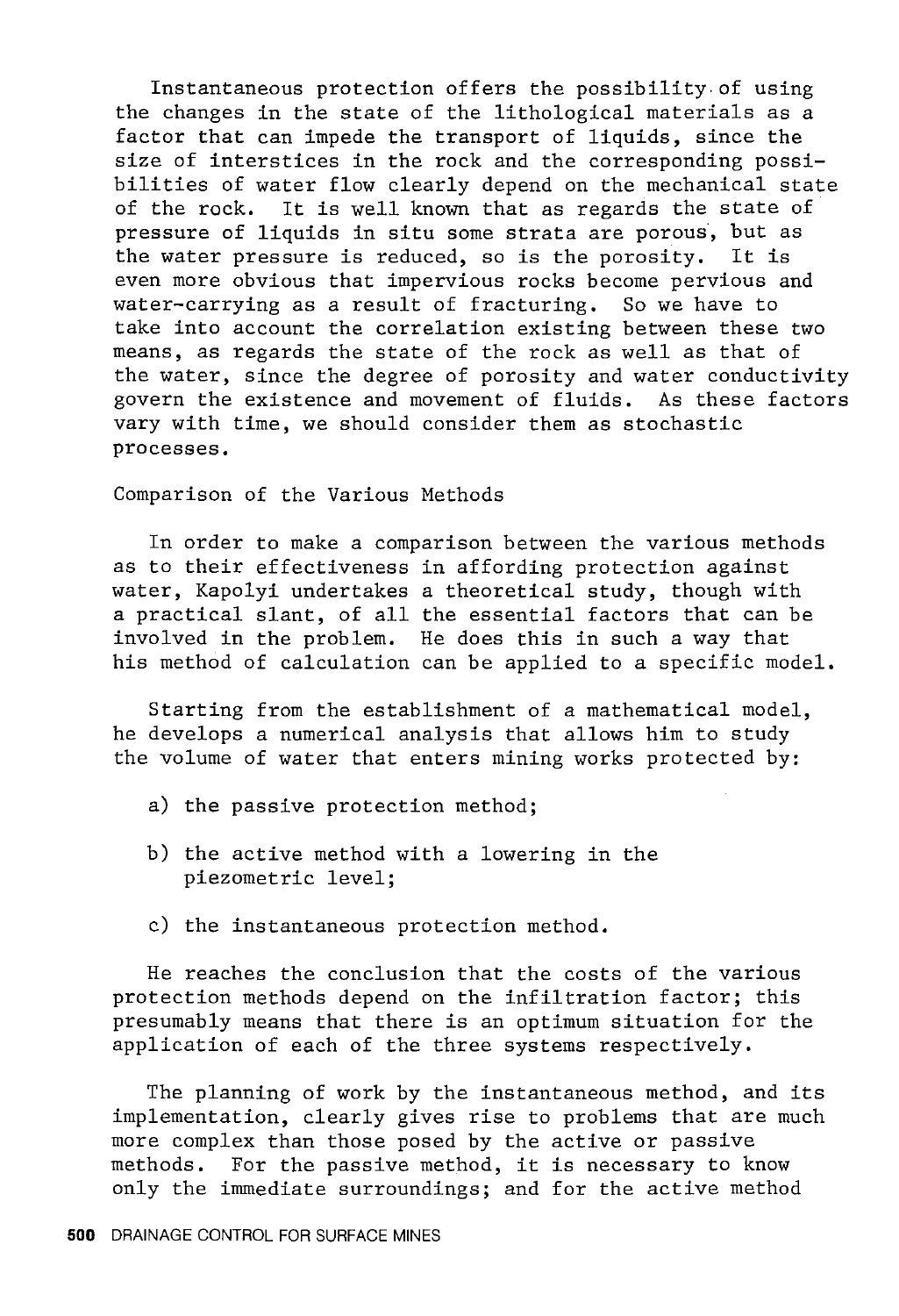we need to take into consideration the behavior of the whole water layer. For the instantaneous method, however, we have to take into account both the above factors, and give equal importance to each.

Practical Considerations

We must always remember that any mining activity changes the characteristics of the rock formations where it takes<br>place. So, even if there is a protective layer, any frac-So, even if there is a protective layer, any fracturing of the rocks, and especially due to tension, will favor the movement of water; the presence of water will in turn produce changes in the- pressures of the strata, having a direct effect on its geotechnical behavior (23) .

One complex problem that generally occurs in any preventive treatment is to determine the proper thickness of the hanging wall protective layer placed between the mine workings and the aquifers (24). Experience has shown that a specific thickness of at least 1.5 meters per atmosphere is needed to achieve an efficient protection (17), providing there are no faults that may be particularly suitable for the flow of water.

In the working of new coal resources under the sea, in the deposit found to the east of Durham (England) with a roof formation of Permian dolomites, a protective layer of 100 meters has been left; this gives an adequate safety margin. As a matter of course, the position of the Permian and of the adjacent aquifers is determined by means of core drilling (25).

The size of crown pillar has led on occasion to economic difficulties that have proved insoluble (26).

As regards room and pillar mining under the sea, special precautions are needed as far as the dimensions of the pillars, the thickness of the protective layer, the length of the working faces, and so on, are concerned (28).

Furthermore, when there are boreholes that can connect the deposit with aquifers, a protective pillar is needed around these holes, and this may mean the loss of an important amount of coal. So it is most desirable to seal off these abandoned boreholes. Gas is occasionally used as a tracer to check the effectiveness of this sealing (28).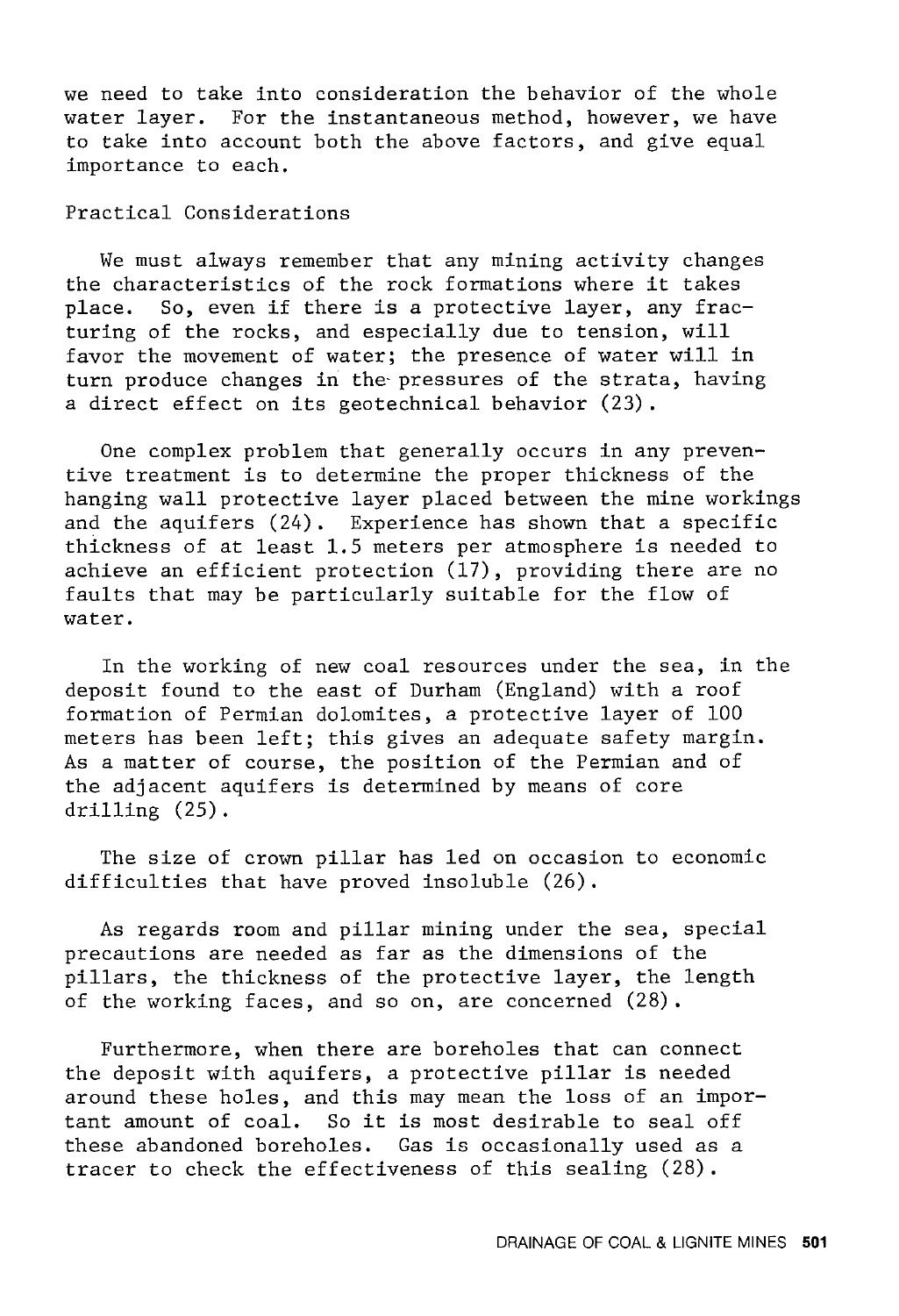If older workings with voids are found above the new working, coal washing plant slimes can be injected, from boreholes, to form a sealing screen.

The methods used to combat water when an inflow has occurred are very wide-ranging, particularly in underground mining. They include: the construction of filtering dams; the drilling of boreholes for injection; the establishment of a drainage station; the cleaning of the area and extraction of sand, and so on (13, 14).

Underground dams can also be used to create a series of water storage containments when we are dealing with an operating mine that has large mined out areas with many water inflow sources. A detailed knowledge of fissure systems is needed for the correct design of these dams; and this knowledge should include not only the degree of porosity but also the mechanical properties of the rock in question (29).

Dams to seal off water inflow can be built in underground workings, and they have been used in different situations with varying degrees of success. Filtering dams have been used when dealing with water inflows containing a considerable volume of solids in suspension. In general the problem is to establish adequate stability conditions to resist the water pressure. This is one aspect of the careful selection of an appropriate site for the dam emplacement and of a welladjusted relation to the water pressure, the tensions of the surrounding rocks, and the geomechanical characteristics of the rocks, apart from injections that seal the retraction fissures with cement. The bibliography on this subject is extensive (30, 31, 32, 33, 34, 35, 36).

In the case of shaft excavation with water problems, we often use preliminary sealing injections, through boreholes, and sometimes high pressure injections of chemical products in liquid state that form a solid and sealing barrier by<br>means of catalysis in the surrounding formations. This means of catalysis in the surrounding formations. system has been successfully used in flooded pits in Australian coal mines, worked at a depth of 180 meters under Lake Macquaire (37), and in other mines. The necessary complement to this method is still the installation of appropriate pumping systems (38).

In any case exploratory boreholes should always be drilled, sometimes from a concrete dam at the front of a gallery (39). This is particularly advisable in workings that are rendered especially difficult by the presence of water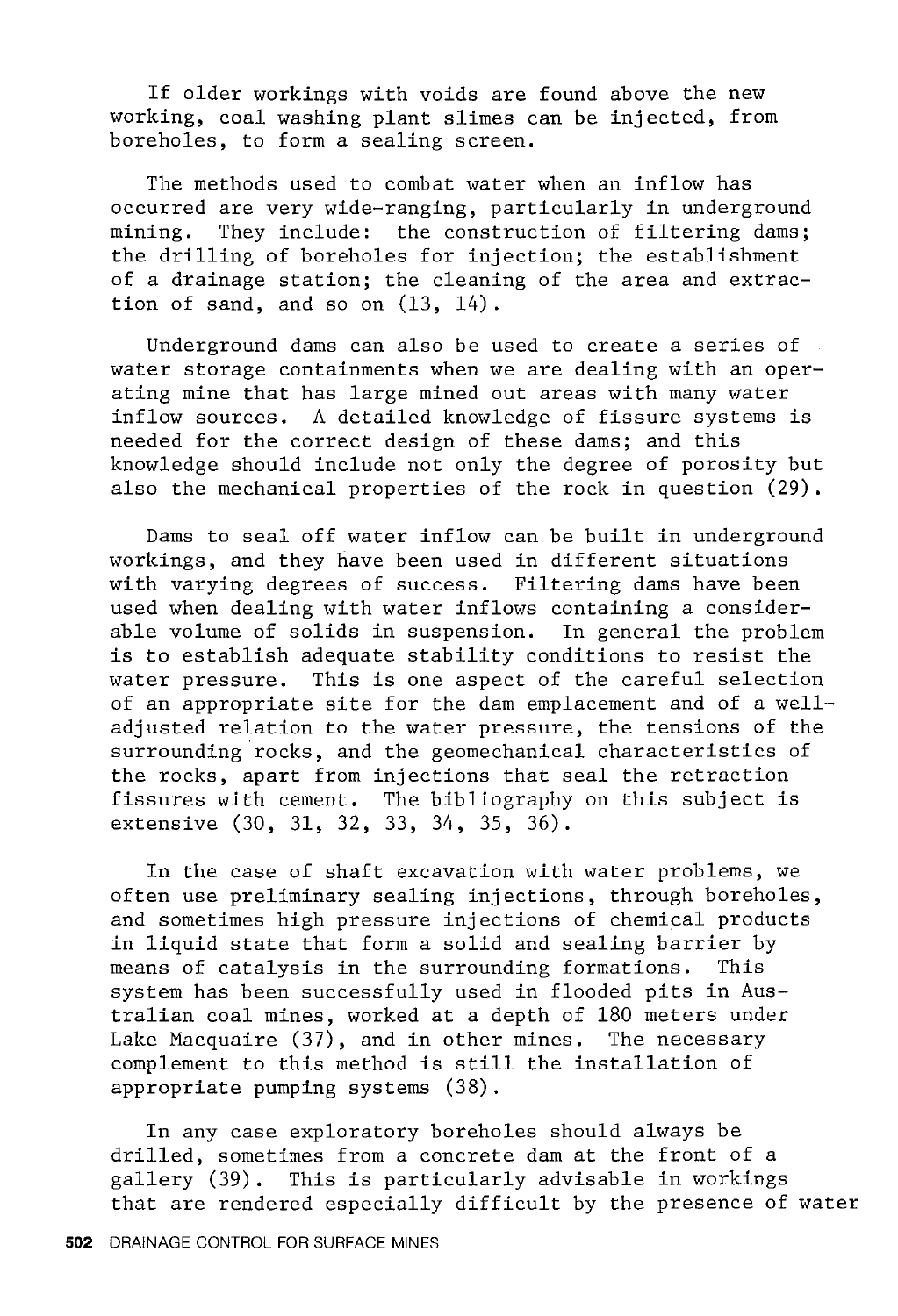The recovery of flooded workings and the rescue of trapped miners gives rise to extremely complex working conditions (40). For this reason, the experience that has been gained by specialists should serve as a guideline in the adoption of adequate precautionary measures, designed to reduce such risks.

Despite the obvious technological complexity of drainage, the economic outlay needed for establishing an adequate protection system is very profitable, if we take into account the economic advantages that arise from efficient drainage. This is particularly true if one considers the fact that any inflow of water not only represents an immediate expense, but also brings with it a drop in production and, occasionally, the forced abandonment of the working.

We should not forget, however, that it is not only financial resources that we need in order to solve these drainage problems: an adequate intellectual investment is also vital. So we should really take to heart Niels Bohr's well-known phrase: "Gentlemen, we are poor; so we must think."

#### REFERENCES

1. Fernández-Rubio, R. "Investigaciones hidrogeológicas aplicadas a la mineria y trabajos subterraneos." Water in Mining and Underground Works. SIAMOS Proceedings. Granada, 1979. 3: 1,435-1,452.

2. "Water in mining and underground works." Asociaci6n Nacional de Ingenieros de Minas. SIAMOS Proceedings. Granada, 1978-79. 3 volumes. 1,550 pp.

3. Saul, J. "Current mine drainage problems." The Mining Engineer. August 1970. 643-657.

4. Willems, T., and Dallos, I. "Investigations of water flow in the matrix of Dorog Coal Field by means of chemical tracers." Publications Hungarian Research Institute for Mining. 1962. 6:115-123.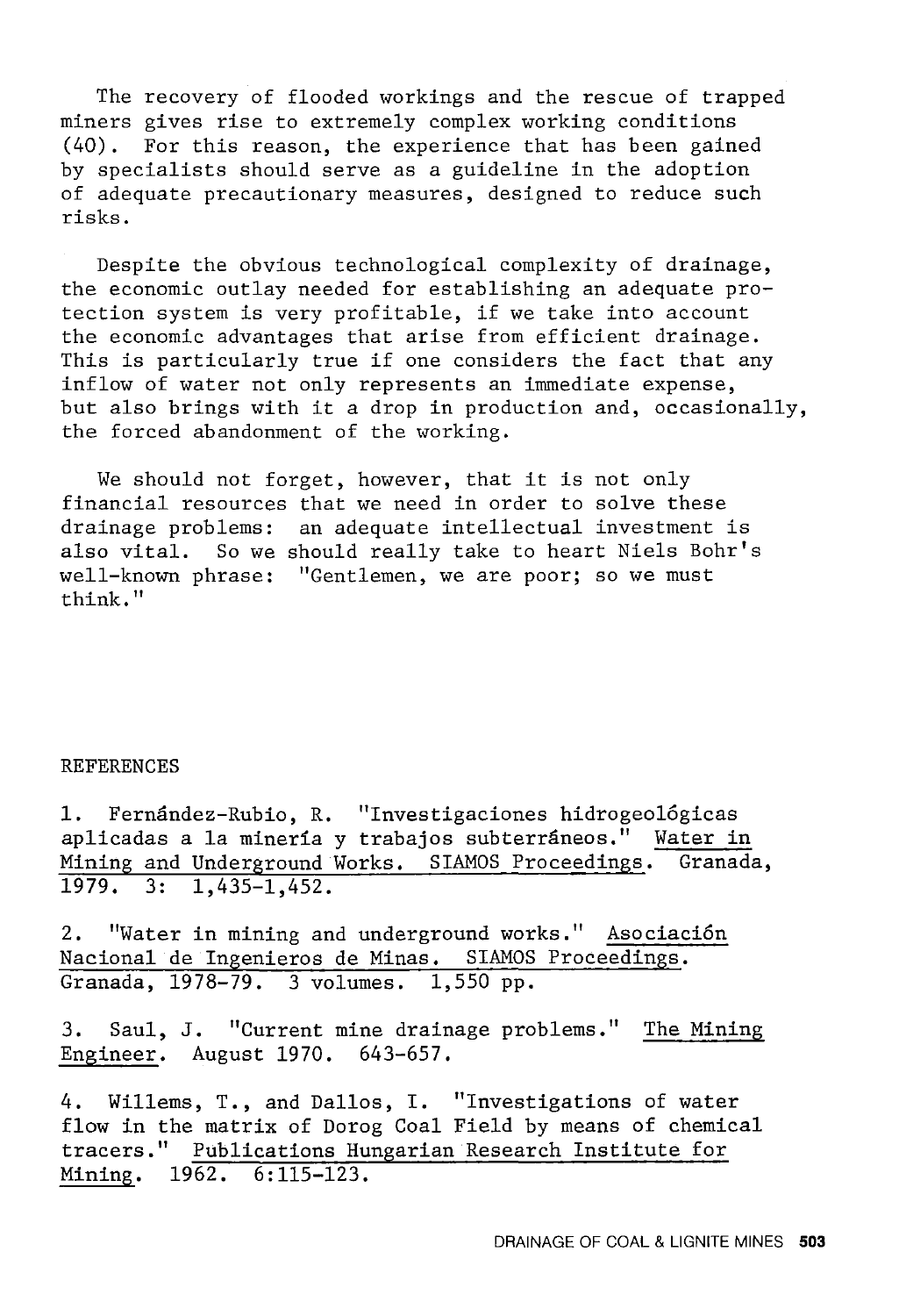5. Fernandez-Rubio, R. "Introduction a l'hydrogeologie de mines dans des formations karstiques." Le Karst, son originalité physique, son importance économique. Association de Géologues du Sud-Ouest. France (in press).

6. Tettamanti, T. "Hydrological and hydraulic characteristics of water flowing from fissured carbonate rocks into mines." Hydrology of Fractured Rocks. Proceedings of the Dubrovnik Symposium. AIRS. October 1965. 73: 105-118.

7. Schmieder, A. "Développment et résultats de la protection contre l'eau karstique et les nappes captives." Publications Hungarian Mining Research Institute. Budapest, 1969. 12: 33-43.

8. Fernandez-Rubio, R., and Pulido-Bosch, A. "Problemas hidrogeológicos que afectan a la explotación de la turbera de Padul (Granada, Espana)." Water in Mining and Underground Works. SIAMOS Proceedings. Granada, 1978. 1: 125-132.

9. Snel, M. J. "Infiltration des eaux dans les mines du bassin de Charleroi-Est." Annales des Mines de Belgique. September 1963. 997-1,007.

10. Knufinke, P. "Entwicklung der Wasserhaltung in Ruhrbergbau." Bergfreiheit. July-August 1968. 140-143.

11. Davies, A. W., and Baird, W. K. "Water dangers." The Mining Engineers. December 1976 - January 1977. 175-184.

12. Smeard, R. L., and Hust, K. G. "A history of water problems in the South Lancashire coalfields." The Mining Engineers. August-September 1973. 557-573.

13. Sommer, H. "Die Uberwindung eines Schwimmsandeinbruchs auf der Grube Sophia-Jacoba." Gluckauf. June 1977. 553-539.

14. Kutz, W.; Schmidt, R.; and others. "Wasserabschlussdamm aus Fertigbeton in einer Flozstrecke auf der Zeche Sophia-Jacoba." Glückauf. July 1975. 613-618.

15. Anonymous. "Accident de la mine de Lehota (Tchecoslovaquie). 15 aout 1963." Annales des Mines. November 1965. 90-91.

16. McGree, E. "Mine drainage." Mining Congress Journal. August 1953. 42-45.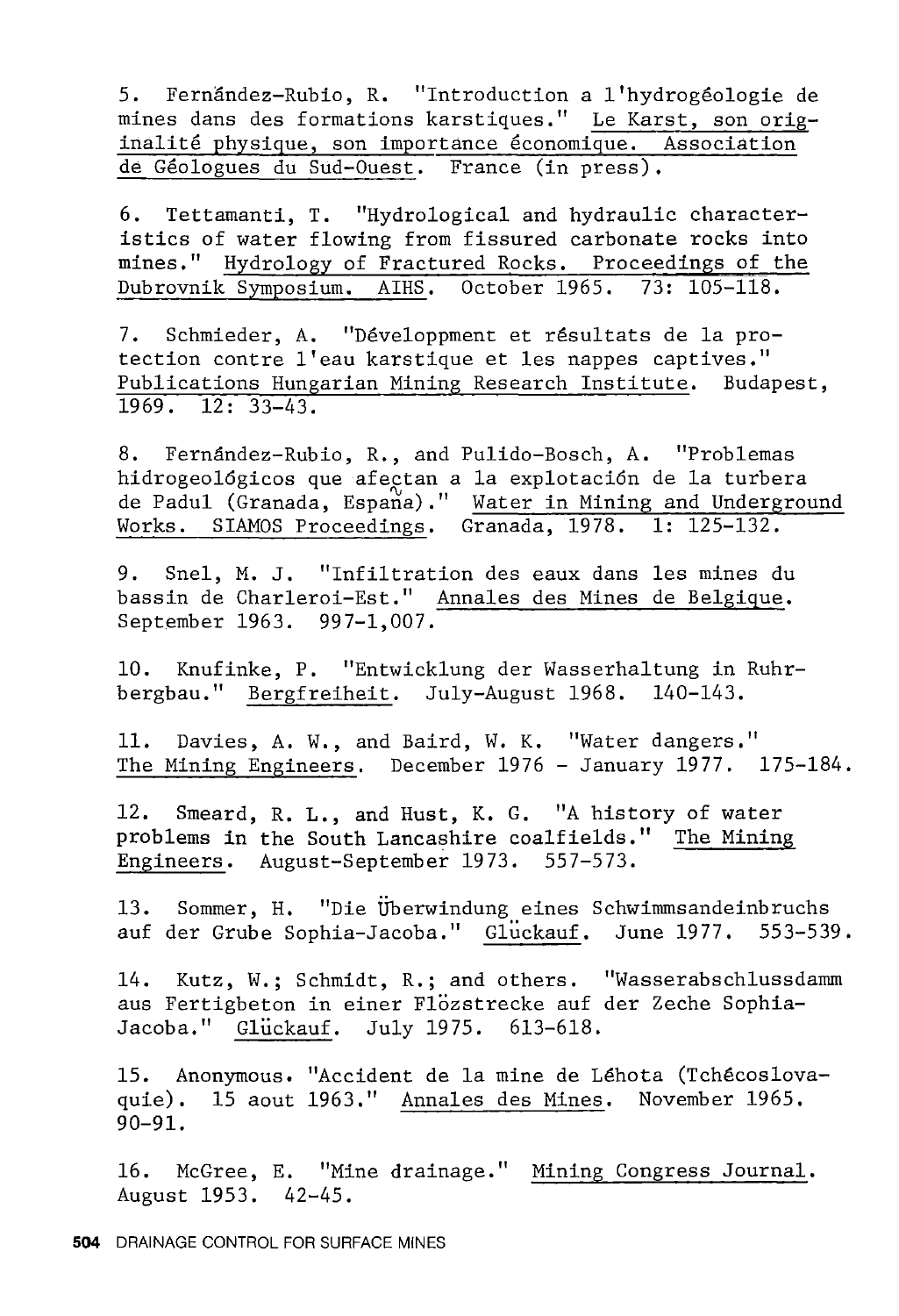17. Fernandez-Rubio, R. "Hidrogeologia aplicada a la minería." Industria Minera. Madrid 1977. 170: 15 pp.

18. Groot, H. de. "Een water en zanddoorbraak van het Dekterrein vit in de Mijn Julia te Eygelshoven." Geologie en Mihnbouw. December 1958. 421-429

19. Sheard, R. L., and Hurst, K. G. "A history of water problems in the South Lancashire Coalfield." The Mining Engineer. August-September 1973. 557-571.

20, Klir, s. "Brown coal opencast mining near Sokolov and protection at the Spa Karlovy Vary. Introduction." Hydro-<br>geological Selected Papers. Geoindustria. Praha. 1972. geological Selected Papers. Geoindustria. Praha. 5: 8 pp.

21. Babcok, C. O., and Kooker, V, E. "Results of research to develop guidelines for mining near surface and underground bodies of water." U.S. Bureau of Mines. Information Circular 8741. 17 pp.

22. Kapolyi, L. "New trends of research protection against mine water." 7 Bányavízvédelmi Konferencia Budapest. 1976. 1: 24-49.

23. Labasse, H. "Les pressions de terrains dans les mines de houille. L'eau dans la mine." Annales des Mines de Belgique. May 1967. 531-540.

24. Hrastnik, J, "Problems of determining the safe thickness of impermeable clay layer between coal seam and waterbearing sand layer in the hanging wall." Mining and Metallurgy Quarterly. Ljubljana. 1971. 1: 47-59.

25. Anonymous. "Cement grouting extends mine productivity." Colliery Guardian. January 1974. 29-31.

26. Semmler, W. "Der Abbau von Steinkohle unter Berucksichtigung der zusitzenden Wasser in Ruhrbergbau." Berfreiheit. May 1960. 143-149.

27. Saul, H. "Water problems in the coalfields of Great Britain." Colliery Guardian. October 1959. 229-234.

28. Passini, J.; Renninck, G. E.; Armstrong, F. E.; and Abrams, J, R. "Plugging abandoned gas and oil wells." Mining Congress Journal. December 1972, 37-42.